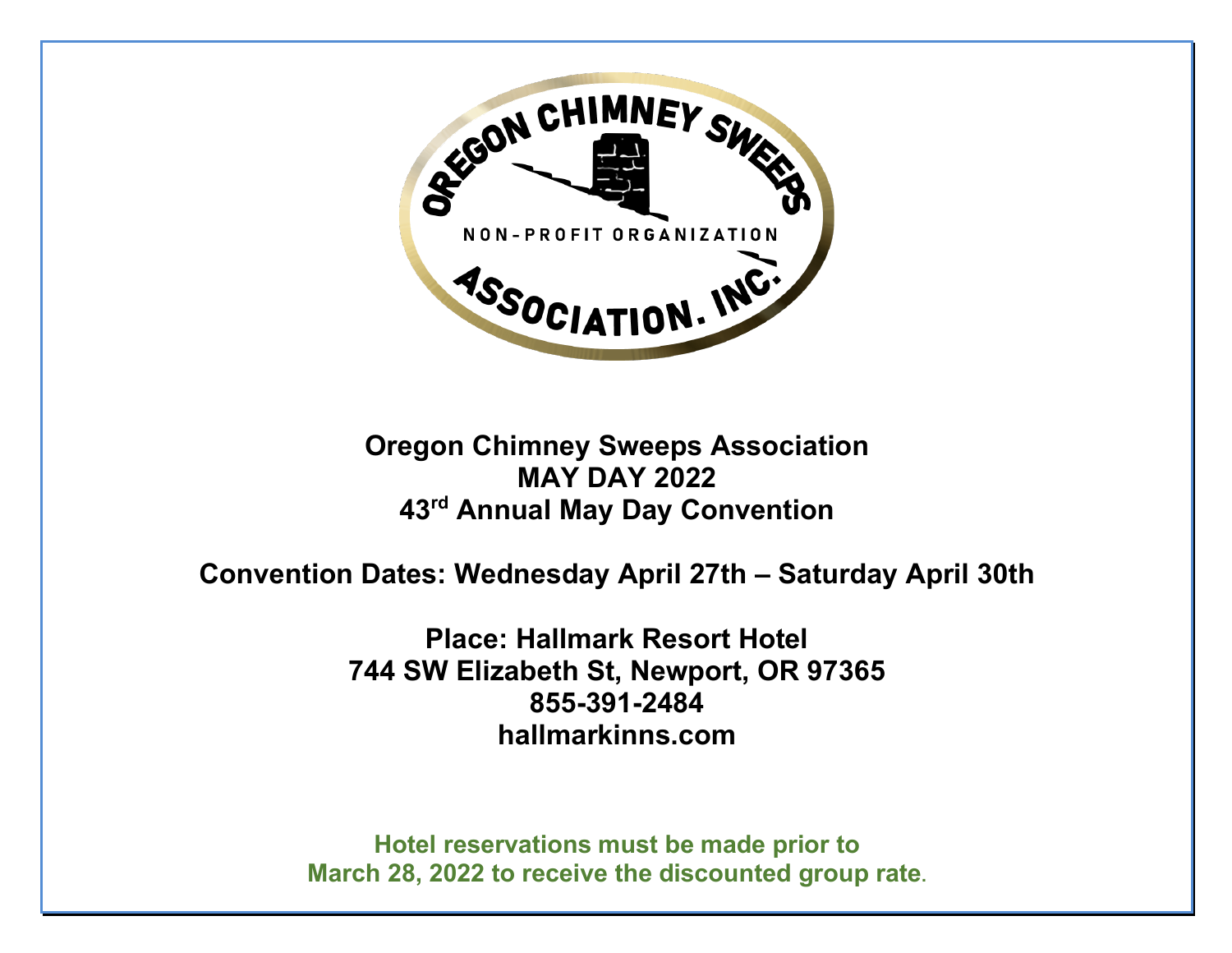## **Conference Schedule**

#### **Wednesday, April 27th**

12:00pm-1:00pm - Registration Where: 3<sup>rd</sup> floor lobby

1:00pm-2:00pm – Lunch on your own

2:15pm-2:30pm- President's Welcome Where: Salon

2:30pm-3:30pm – "Tips and Tricks" with Panel of members Where: Salon

3:30pm-5:00pm – All members OCSA Certification Exam Study Prep with Joseph Perez Where: Salon

6:00pm- Open board members meeting Where: Georgie's Beachside Grill, located adjacent to the Hallmark Resort

### **Thursday, April 28th**

9:00am-11:30am – "Servicing and Fixing Gas Stoves and Fireplaces" with Dan Dilley Where: Sunset Gallery

> 12:00pm-1:00pm – Lunch Provided in Salon

1:00pm-4:00pm – "Steel Stud Fireplace Framing and Installation" with Joe Hogrefe Where: Sunset Gallery

### **Thursday continued…**

4:30pm-5:30pm - General Members Meeting (Elections, May Day 2023 Planning) Where: Salon

#### **Friday, April 29th**

8:00am-9:00am – "What do I Need To Know About Uncertified Wood Stoves?" with Peter Brewer, EPA Where: Salon

9:00am-10:00am – "How to Sell Your Business and Not Be Disappointed" with Sooty Bob Daniels, Copperfield Where: Salon

10:15am-11:00am – "Natural Gas Bans and Carbon Reduction" with Harvey Gail, OHPBA Where: Salon

11:15am-12:00pm: Group Photo Where: Bluff outside the Sunset Gallery

> 12:00pm-1:00pm- Lunch Provided in Sunset Gallery

1:00pm-3:00pm – "Sweeping 101" with Bob Fish and Tom Martin, AW Perkins Where: Fireplace in Lower Lobby

1:00pm-3:00pm – "Saver System Certification Power Point" with Shawn Wright, Saver Systems Where: Sunset Gallery

#### **Friday continued…**

3:00pm-6:00pm – Tradeshow Where: Salon

#### **Saturday, April 30th**

8:00am-10:00am – Tradeshow Where: Salon

9:00am-10:00am – OCSA Certification Exam Where: Officer's Mess

10:00am-12:00pm: "PCR and Heatshield Smoke Chamber Sprayer Parging" with Shawn Wright, Saver **Systems** Where: Sunset Gallery

> 12:00pm-1:00pm - Lunch Provided in Salon

1:00pm-2:00pm – "Heatshield Mortar Joint Repair" with Shawn Wright, Saver **Systems** Where: Sunset Gallery

2:30pm-4:30pm "World Class Customer Experience" with Lindemann Where: Salon

6:00pm-10:00pm – Banquet Dinner / Auction Where: Sunset Gallery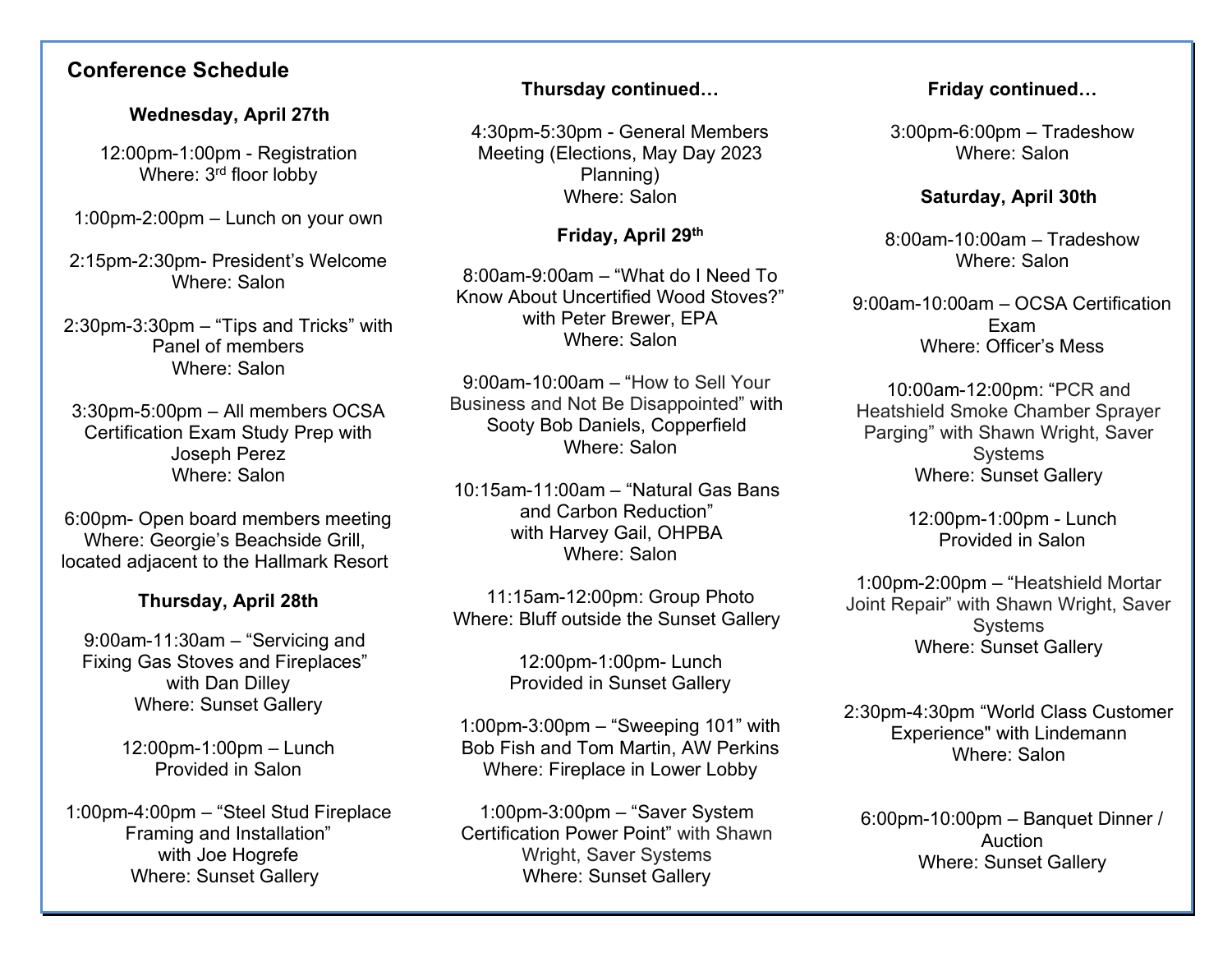## **Registration form**

| Name: ____________________________                                              |
|---------------------------------------------------------------------------------|
|                                                                                 |
|                                                                                 |
| Address: _____________________________                                          |
| City: ______________________ Zip: ________                                      |
| Phone: _____________________                                                    |
|                                                                                 |
|                                                                                 |
|                                                                                 |
| <b>REGISTRATION FEES:</b>                                                       |
| <b>Early Bird Discount! Pre-Register by</b><br>March 15 <sup>th</sup> and save! |
| Pre-Registration fee:<br>$$300 X \_ = $$                                        |
| Registration fee after March 15th:<br>$$375 X \_ = $$                           |
| New member Pre-Registration fee:<br>$$300 \times \_ = $$                        |

March 15<sup>th</sup>:  $$375 \times = $$ 

| Additional person:<br>$$165 X \_ = $$ |
|---------------------------------------|
| 1. Name _________________________     |
|                                       |
|                                       |
|                                       |
|                                       |
|                                       |
| Vegetarian meals _____                |

Non-registered guest meals  $\qquad \qquad \textcircled{a}$  \$ 15.00

Extra Guests for Sat evening Social\_\_\_\_\_ @ \$30.00 (1 guest at no extra charge)

OCSA Cert Exam New Members \$150  $X \_\_\_\_\ = \$ 

TOTAL Enclosed \$

**\*Registration fee includes: 1 year OCSA membership, lunch Thursday – Saturday, OCSA hat, and Saturday night social.**

**\*Submit registration online at http://www.oregonchimneys weeps.com (Cannot pay online).**

**\*All credit card transactions made to OCSA will have a 4% processing fee.**

**\*Please make checks payable to Oregon Chimney Sweeps Assoc.**

**c/o Scott Hess 540 N. James St. Silverton, OR 97381 sccs52@msn.com 503-931-3805**